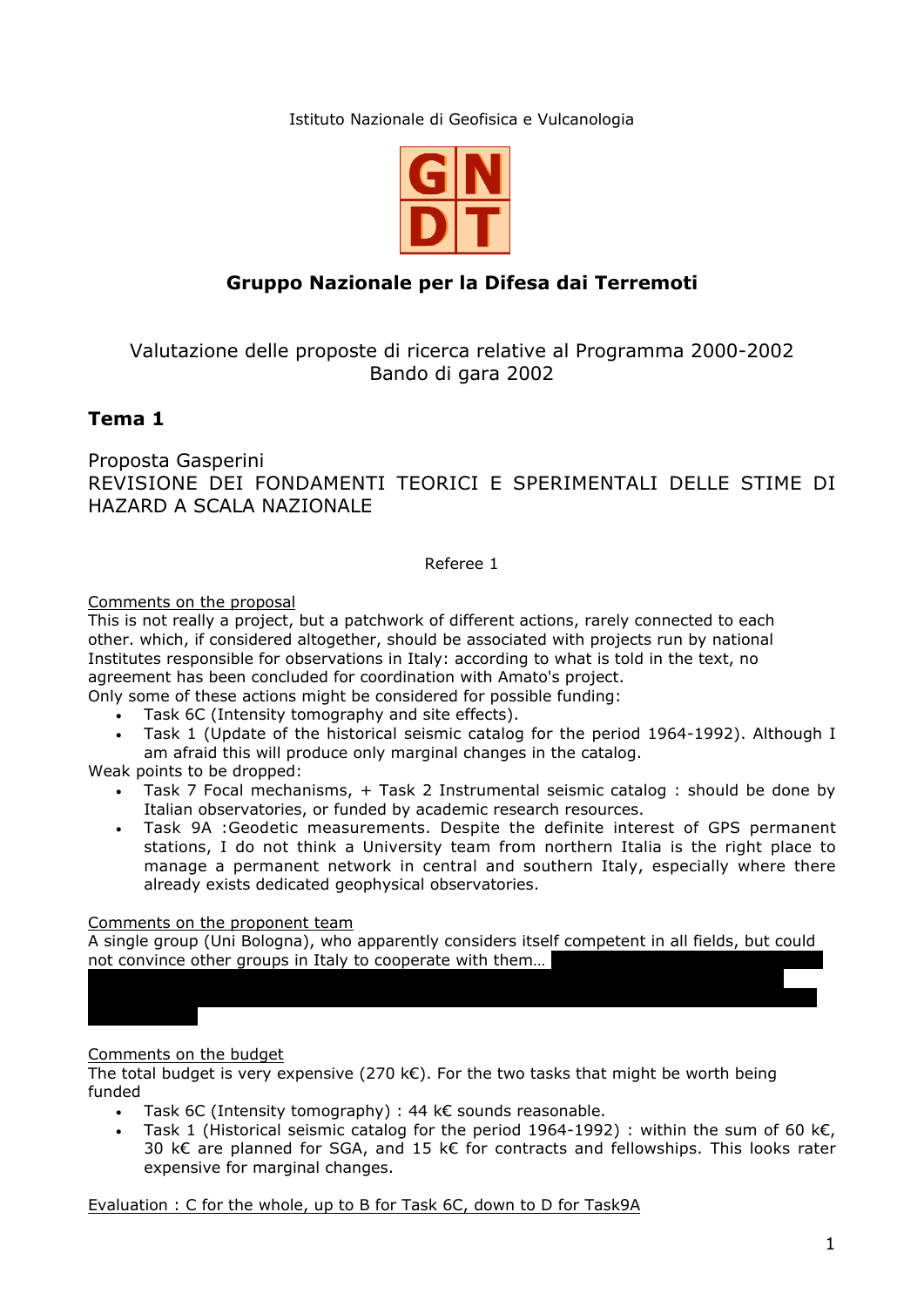|  |  |  |  | $[A = Higher; B = High; C = Fair; D = Not satisfactory]$ |  |
|--|--|--|--|----------------------------------------------------------|--|
|  |  |  |  |                                                          |  |

|                                            |                                                                                                      | A | в |                           |  |
|--------------------------------------------|------------------------------------------------------------------------------------------------------|---|---|---------------------------|--|
|                                            | 1. Quality of the project                                                                            |   |   |                           |  |
| a)                                         | Scientific quality                                                                                   |   | x |                           |  |
| b)                                         | Importance of the project with respect to the indicated<br>themes of the GNDT programme              |   | x |                           |  |
| C)                                         | Clarity and feasability of the objectives in the indicated<br>times                                  |   | x |                           |  |
| d)                                         | Knowledge of the state of the art                                                                    |   |   | x                         |  |
| e)                                         | Innovative contribution of the project                                                               |   |   | x                         |  |
| f)                                         | Adequacy and completeness of the techniques proposed<br>with respect to the objective to be achieved | x |   |                           |  |
| q)                                         | Can the project be completed according to the proposed<br>schedule ?                                 |   | x |                           |  |
| 2. Reliability of the proposing group<br>x |                                                                                                      |   |   |                           |  |
| a)                                         | Competence and leadership ability of the scientific<br>coordinator                                   |   | x | $\boldsymbol{\mathsf{x}}$ |  |
| b)                                         | Technical and scientific competence of each Research Unit                                            |   | x | $\boldsymbol{\mathsf{x}}$ |  |
|                                            | 3. Adequacy of the requested funds                                                                   |   | x | $\boldsymbol{\mathsf{x}}$ |  |
|                                            |                                                                                                      |   |   |                           |  |

| .<br>--<br>---<br>.<br>.11P<br>Ш<br>$\sim$<br>۱⊬،<br>ан<br>iu<br>u<br>$\sim$<br><br>. | . . |  |
|---------------------------------------------------------------------------------------|-----|--|
|                                                                                       |     |  |

#### Referee 2

Si tratta di una proposta di prolungamento di un precedente progetto finanziato solo per un anno e quindi riformulato per il restante biennio.

Il progetto presentato è formulato in maniera tale da includere vari argomenti di ricerca con priorità (secondo il proponente) differente.

Al primo livello di priorità sono riferite le ricerche macrosismiche, al secondo studi su argomenti differenti già avviati nell'anno di ricerca relazionato, al terzo studi ancora da iniziare e comunque da subordinare alla stretta collaborazione con il progetto Amato.

Si ritiene opportuno, fruttuoso e allineato con le indicazioni del progetto triennale, proporre per il finanziamento le attività relative al Catalogo Sismico Storico (task 1) II e III anno, lo studio sulla Statistica delle Sorgenti Sismiche e Completezza dei Cataloghi (task 5) II e III anno, la preparazione di un Catalogo Sismico Strumentale (task 2) II e III anno.

#### Referee 4

This is a proposal issued of the discussions that the evaluation committee of the GNDT project had with the different project leaders and participants last February in Rome.

The proposal contains basically three parts (called priorities) of different levels of interest.

The first follows entirely our advice, that is to develop a sound basis for estimating seismic hazard in Italy from macroseismic data. The author of the proposal and his group in Bologna are experts on this subject and publish regularly in the best journals of seismology. The list of publications enclosed in the proposal is a good proof of their excellent productivity. I was particularly impressed by the work presented during our meeting in February in exploiting the variation of intensity with respect to distance and azimuth from the source. The tomographic inversion of the attenuation of seismic intensities was really interesting. I encourage the authors to continue with this kind of work and to extend the usability of ancient seismic data.

The second part concerns GPS. In the introduction as well as the description the proposers insist that the project by Anzidei and collaborators is different from that of Amato. I find this an even stronger reason for not supporting this part of the project. Drs. Anzidei and Amato work in the same institution, they should be collaborating rather than developing two different